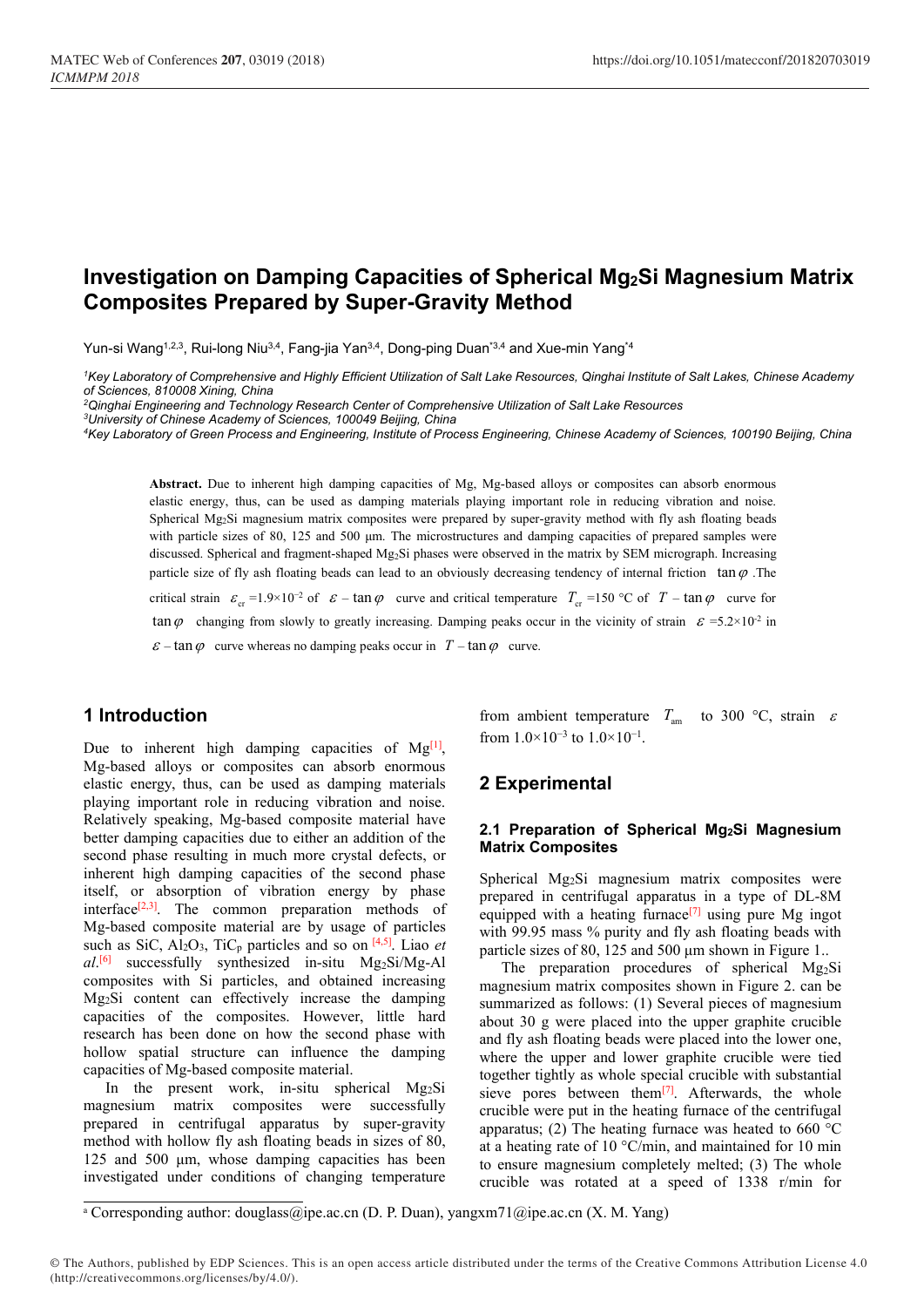promoting molten magnesium to percolate down through the sieve pores into the space among fly ash floating beads and their hollow space. During rotation process, the heating furnace was held at 660 °C for 1 min and then cooled to  $600 \text{ °C}$ ; (4) The whole crucible including magnesium matrix composites sample was taken out  $\varepsilon$ from the heating furnace and then cooled to ambient temperature  $T_{\text{am}}$  in air atmosphere.



**Figure 1.** SEM micrograph of fly ash floating beads with particle sizes of125 μm



**Figure 2.** Preparation procedures of spherical Mg<sub>2</sub>Si magnesium matrix composites by super-gravity method

#### **2.2 Characterization of Microstructures and Damping Capacities**

The microstructures of Mg2Si magnesium matrix composites were determined by scanning electron microscopy (SEM, JSM−5610LV) equipped with energy dispersive X−ray spectrometer (EDS) operating at 20 kV. The dynamic mechanical analyzer (DMA, Q800, TA Instruments, USA) was used in the characterization of damping properties of spherical Mg2Si magnesium matrix composites specimens under forced vibration by the test mode of single cantilever beam in this study. The damping capacities of spherical  $Mg_2Si$  magnesium matrix composites was measured by the method $[8]$  of tangent phase angle  $\varphi$  expressed by tan  $\varphi$ .

The measured specimens of prepared spherical Mg2Si magnesium matrix composites were cut into the size of 10 mm×10 mm×10 mm for characterization of microstructures using SEM and 30 mm×10 mm×2 mm for determination of damping capacities using DMA by wire cutting electrical discharge machining (WEDM),

and then ground with SiC abrasive paperin size of 800, 1600, and 2000 grits for successively polishing the surface of specimens, polished by silica suspension, and cleansed by distilled water and ethanol.

Two relationships have been studied between strain and internal friction tan  $\varphi$  of spherical Mg<sub>2</sub>Si magnesium matrix composites specimens at ambient temperature, between temperature *T* and internal friction tan  $\varphi$  at constant strain  $\varepsilon$ . Then the damping properties of spherical Mg2Si magnesium matrix composites specimen have been discussed.

The effect of strain  $\varepsilon$  from  $1.0 \times 10^{-3}$  to  $1.0 \times 10^{-1}$  on internal friction  $tan \varphi$  is determined at vibration frequency  $f = 1.0$  Hz. The influence of temperature *T* from ambient temperature  $T_{\text{am}}$  to 300 °C on internal friction  $tan \varphi$  is under conditions of the heating rate as 5 °C /min, and strain  $\varepsilon$  =7.0×10<sup>-2</sup>. .

## **3 Experimental Results and Discussion**

#### **3.1 Microstructures of Mg2Si magnesium matrix composite**

The microstructure of the spherical Mg2Si magnesium matrix composite prepared with 125 μm fly ash floating beads is shown in Figure 3.. It can be clearly observed that there are spherical phase and fragment-shaped phase in the matrix shown in blue circles. Due to effect of centrifugal force, the molten magnesium can be percolated into hollow space of fly ash floating beads with open pore structure in this study and formed spherical phase. However, some fly ash floating beads with lower strength and hardness were fragmented because of influence of centrifugal force and formed fragment-shaped phase.

Further EDS analysis was performed on the matrix region labeled A and the spherical region labeled B. The point EDS analysis result illustrates chemical compositions of region A are almost pure Mg phase containing traces of Al and O, and that of region B contains considerable Mg and Si with an atomic ratio of Mg:Si of approximately 2:1, which is confirmed as Mg2Si phase.

Due to the fact that main composition of the fly ash floating beads is  $SiO<sub>2</sub>$ , the reaction between Mg and  $SiO<sub>2</sub>$ at high temperatures can occur:

$$
2\text{Mg} + \text{SiO}_2 \rightarrow 2\text{MgO} + \text{Si} \tag{1}
$$

Excess magnesium can continue to react with the generated Si and form Mg2Si:

$$
2Mg + Si \rightarrow Mg_2Si \tag{2}
$$

The formation of the Mg2Si phase can be well explained by Eq. (1) and Eq. (2).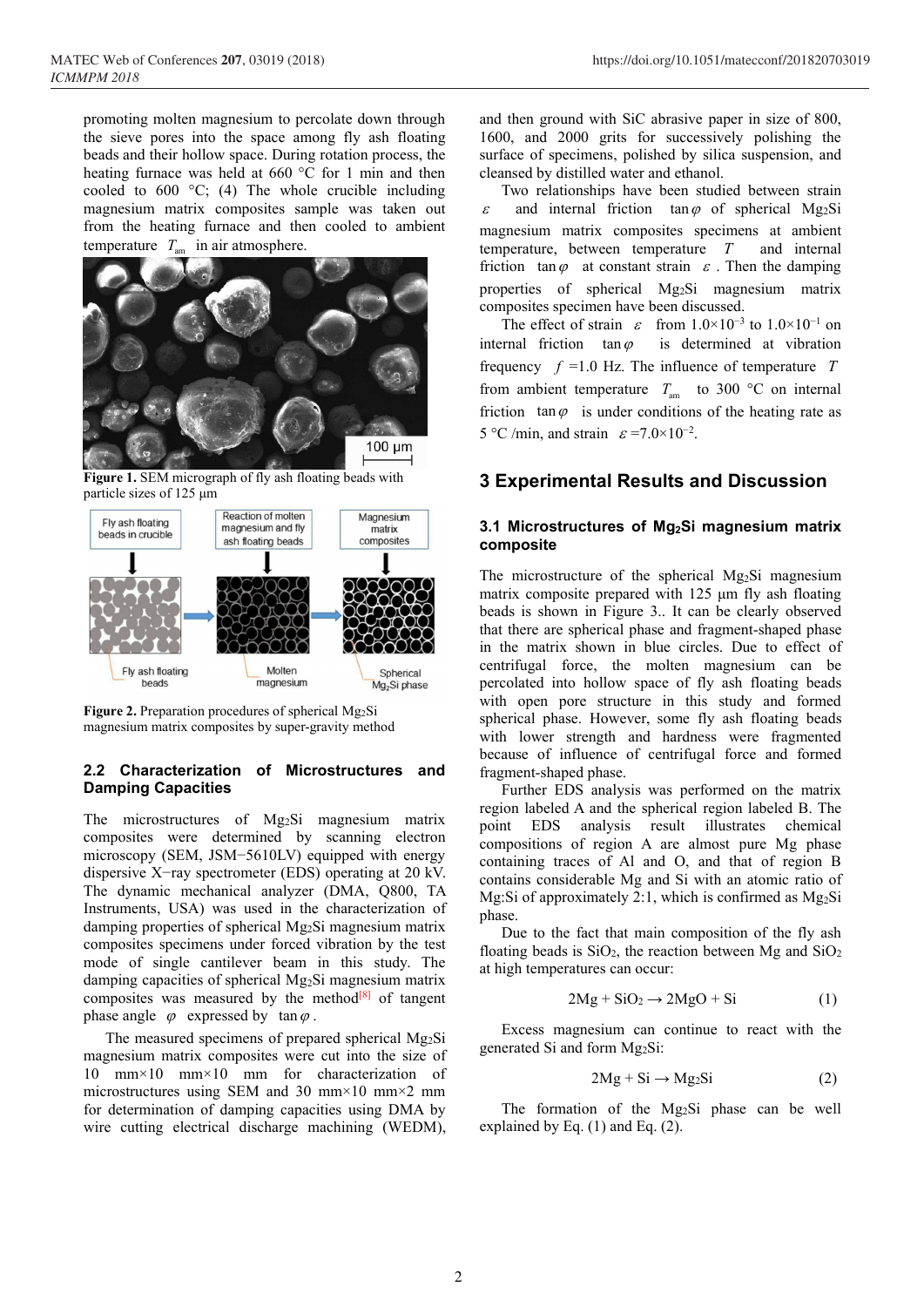

**Figure 3.** SEM micrograph of spherical Mg2Si magnesium matrix composites and the corresponding point EDS spectra (a) area A, (b) area B

## **3.2 Damping Capacities of Mg2Si magnesium matrix composites**

The effect of strain  $\varepsilon$  from  $1.0 \times 10^{-3}$  to  $1.0 \times 10^{-1}$  on  $0.12\begin{bmatrix} 0 & 0 \\ 0 & 1 \end{bmatrix}$ internal friction tan $\varphi$  of Mg<sub>2</sub>Si magnesium matrix composites prepared by 80, 125, and 500  $\mu$ m fly ash  $\sim 0.09$ floating beads under the condition of vibration frequency  $f = 1.0$  Hz shown in Figure 4. It can be evidently<br>observed that doming conscition of three gracimons have observed that damping capacities of three specimens have similar tendency with an increase of strain  $\varepsilon$ . This implies that the internal friction  $\tan \varphi$  of three samples 0.03 increase slowly with strain  $\varepsilon$  increasing in a range of  $1.0 \times 10^{-3}$  to  $1.9 \times 10^{-2}$ ; however, the internal frictions  $1.0 \times 10^{-3}$  to  $1.9 \times 10^{-2}$ ; however, the internal frictions  $0.00$ <br>tan  $\varphi$  exhibit a greatly increasing trend with an increase of strain  $\varepsilon$  from  $1.9 \times 10^{-2}$  to  $1.0 \times 10^{-1}$  and reach the maximum value of  $tan \varphi$  followed by a slight decline. Moreover, three specimens have higher damping capacities in the full strain range and reach the damping peaks in the vicinity of strain  $\varepsilon = 5.2 \times 10^{-2}$ , which can be attributed to the spherical structure of Mg2Si in the matrix. It also can be observed that increasing particle size of fly ash floating beads can lead to an obviously decreasing tendency of internal friction  $tan \varphi$ . It can be ascribed to the fact that the larger the particle size of fly ash floating of vibration frequency beads with hollow structures, the less Mg2Si phase formed resulting in lower dislocation density, less interface area and smaller damping value.



**Figure 4.** Effect of strain  $\varepsilon$  on damping capacities tan  $\varphi$  of spherical Mg2Si magnesium matrix composites specimens at vibration frequency  $f = 1.0$  Hz

The influence of temperature *T* from ambient temperature to 300 °C on internal friction tan  $\varphi$  of Mg2Si magnesium matrix composites prepared by 80, 125, and 500 μm fly ash floating beads under conditions  $f = 1.0$  Hz and strain  $\varepsilon$  =7.0×10<sup>-2</sup> is shown in Figure 5. It can be obviously observed that three specimens of magnesium matrix composites have higher damping capacities in whole temperature range especially tan  $\varphi$  =0.09 of the specimen with a particle size of 80  $\mu$ m at  $T_{am}$ . In addition, the internal friction  $tan \varphi$  of three samples increase slowly with temperature  $T$  increasing from  $T_{\text{am}}$  to to 150 °C; however, the internal frictions  $\tan \varphi$  exhibit a greatly increasing trend with an increase of temperature *T* from 150 °C to 300 °C but no damping peaks occur. It also can be observed that increasing particle size of fly ash floating beads can lead to an obviously decreasing tendency of internal friction  $tan \varphi$  due to aforementioned reasons.

<sup>&</sup>lt;sup>a</sup> Corresponding author: douglass@ipe.ac.cn (D. P. Duan), yangxm71@ipe.ac.cn (X. M. Yang)